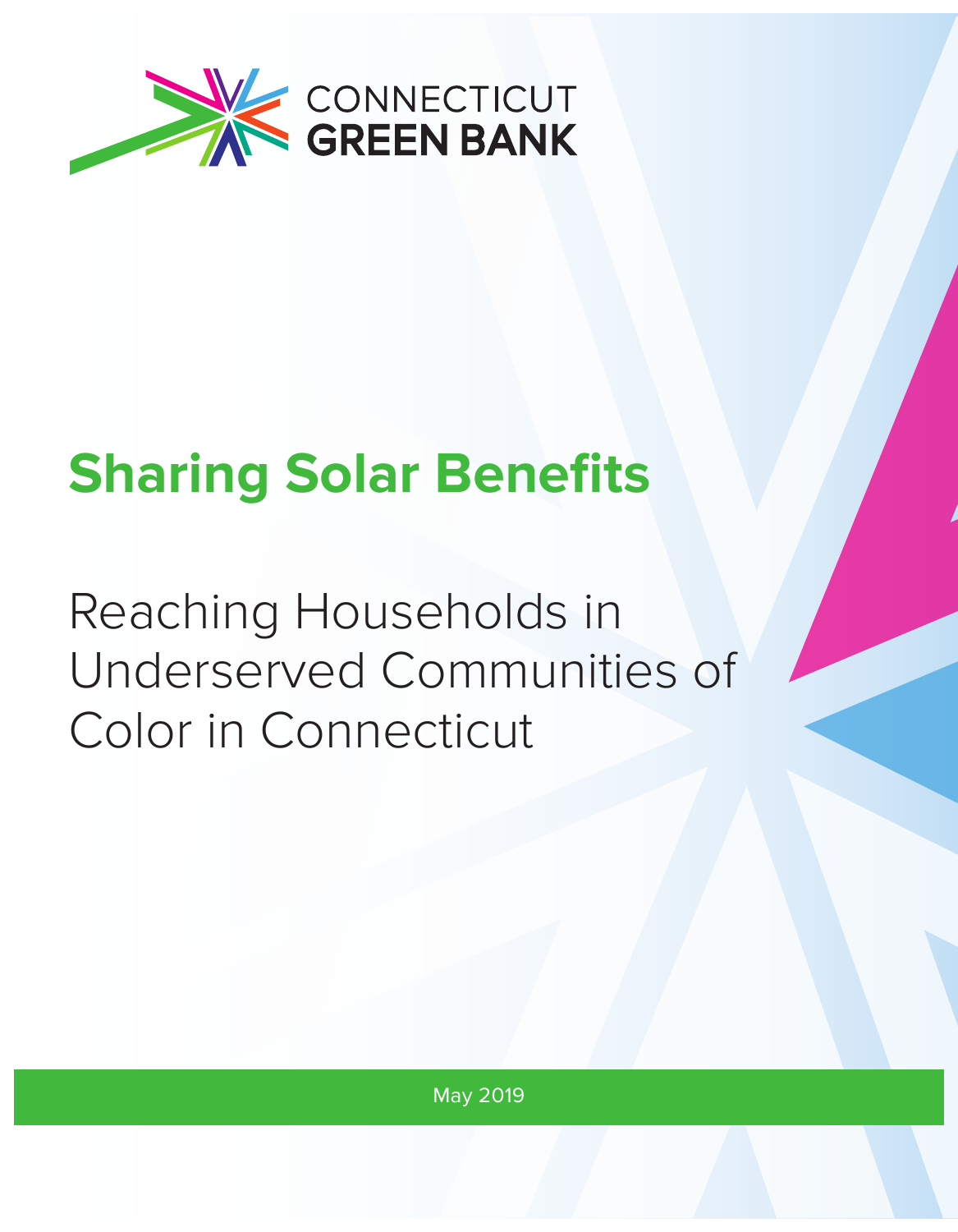# Executive Summary

The Connecticut Green Bank's (Green Bank's) low-to-moderate income (LMI) focused solar PV programs have had a significant impact on solar penetration in Connecticut's historically underserved and under-resourced communities. Solar PV adoption in LMI census tracts is now higher than solar penetration in upper income census tracts relative to the distribution of owner-occupied homes. However, recent national studies have shown that there is widespread inequity in the deployment of residential rooftop solar in the U.S. when considering race and ethnicity, and not income alone.<sup>1</sup> In February 2019, the Green Bank conducted an analysis of the distribution of the Residential Solar Investment Program (RSIP) fleet to determine whether or not the program has been successful in reaching racial and ethnic minorities in addition to lowincome households.

The analysis shows that the RSIP program has been effective at reaching communities of color, and in some instances penetration in communities of color outperforms penetration in White neighborhoods.

### **Background**

The Connecticut Green Bank was established through Public Act 11-80 in 2011. In 2012, the Green Bank launched the Residential Solar Investment Program (RSIP) which provides up-front rebates and performance-based incentives to owner-occupied residential solar PV installations through a declining incentive block model. Two years after launching the RSIP, Connecticut experienced huge growth in its residential solar market, expanding from 16 megawatts (MW) approved in 2012-2013, to 33 MW in 2014 alone. Despite this success, only 11% of projects approved in 2014 were located in census tracts with a median income <80% of the area median income (AMI). To rectify this disparity, the Green Bank designed two opportunities to support contractors focused on low-to-moderate income solar deployment and achieve socioeconomic parity within the RSIP.

#### **Key Facts:**

Two significant barriers to solar adoption in Connecticut are income and homeownership.

LMI households and communities of color that were previously underrepresented in solar PV adoption responded favorably to measured incentives and market focus, suggesting that with the right program design, it is possible to achieve a racially and economically inclusive solar market.

1 Sunter, D. A., Castellanos, S., & Kammen, D. M. (2019). Disparities in rooftop photovoltaics deployment in the United States by race and ethnicity. Nature Sustainability, 2(1), 71-76. doi:10.1038/s41893-018-0204-z https://www. nature.com/articles/s41893-018-0204-z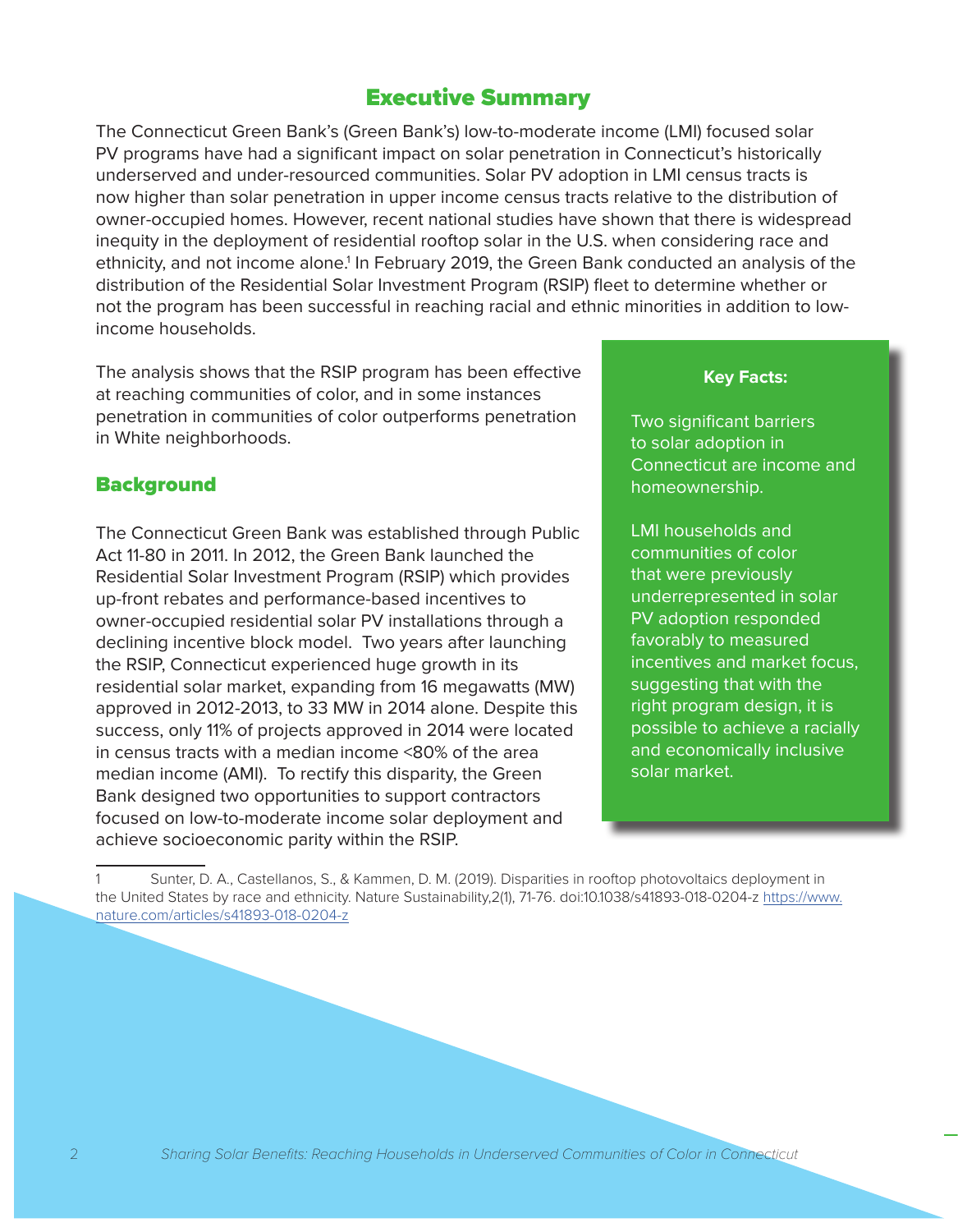In 2015, the Green Bank established a unique low-to-moderate income performancebased incentive (LMI PBI) within the RSIP. The LMI PBI incentive is greater than the market rate PBI and is only available to third-party owned solar PV installations serving LMI households. In 2015, the Green Bank also opened an RFP inviting solar financing proposals that would drive deployment in low-to-moderate income communities. As a result of this RFP, the Green Bank also established the Solar for All partnership with PosiGen – a solar provider focused on the LMI market, to help expand solar and energy efficiency deployment in underserved communities. Since launching these programs in 2015, solar adoption in low-to-moderate income communities increased by 187% (see Tables 1 and 2).<sup>2</sup>



| <b>Census Tract</b><br><b>Income Level (AMI</b><br>Band) | 2012 | 2013  | 2014  | 2015  | 2016  | 2017  | 2018  | Grand<br><b>Total</b> |
|----------------------------------------------------------|------|-------|-------|-------|-------|-------|-------|-----------------------|
| $&50\%$                                                  | 17   | 36    | 135   | 353   | 649   | 604   | 839   | 2,633                 |
| 60%-80%                                                  | 30   | 100   | 339   | 780   | 886   | 707   | 1,116 | 3,958                 |
| 80%-100%                                                 | 107  | 232   | 810   | 1,422 | 1,128 | 877   | 1,361 | 5,937                 |
| 100%-120%                                                | 155  | 370   | 1,028 | 1,763 | 1,223 | 904   | 1,476 | 6,919                 |
| >120%                                                    | 462  | 726   | 2,152 | 2,674 | 1,772 | 1,421 | 2,129 | 11,336                |
| <b>Grand Total</b>                                       | 771  | 1,464 | 4,464 | 6,992 | 5,658 | 4,513 | 6,921 | 30,783                |

#### **Table 1 RSIP Projects by AMI Band and Calendar Year Approved (2012-2018)<sup>3</sup>**

<sup>2</sup> Total RSIP deployment in census tracts <100% AMI was 4,361 at the end of calendar year 2015, and rose to 12,527 at the end of calendar year 2018 representing 187% growth. Total RSIP deployment in census tracts <80% AMI was 1,790 at the end of calendar year 2015 and rose to 6,548 by the end of calendar year 2018 representing 266% growth.

<sup>3</sup> RSIP data through 12/31/2018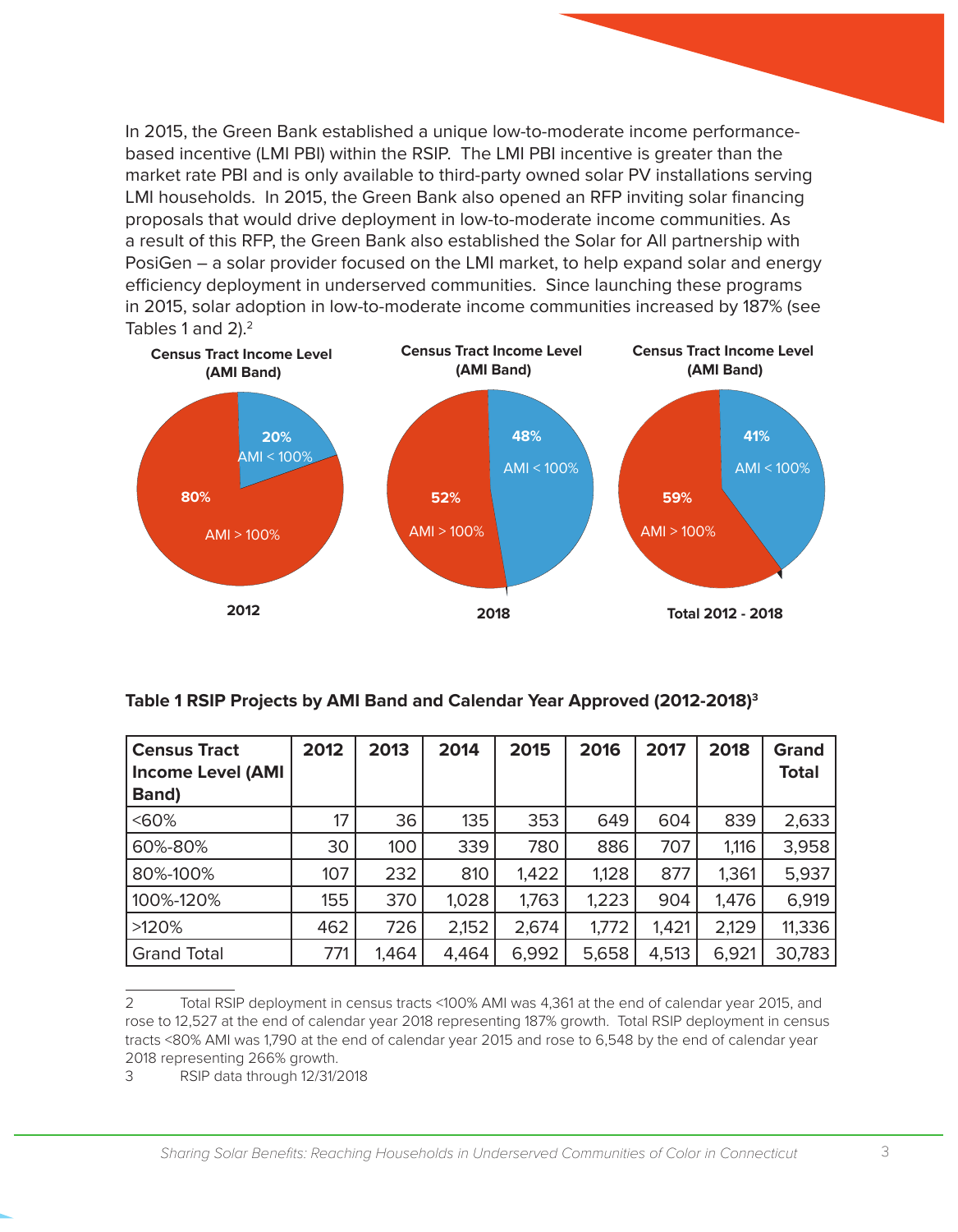**Table 2 RSIP Distribution as a Percent of Owner-Occupied Homes by Income Band (2012- 2018)4**

| <b>Census Tract Income</b><br><b>Level (AMI Band)</b> | # Projects | <b>Total Owner-</b><br><b>Occupied 1-4 Unit</b><br><b>Homes</b> | <b>Percent of Homes</b><br>with Solar |
|-------------------------------------------------------|------------|-----------------------------------------------------------------|---------------------------------------|
| $&50\%$                                               | 2,633      | 60,769                                                          | 4.3%                                  |
| 60%-80%                                               | 3,958      | 99,220                                                          | 4.0%                                  |
| 80%-100%                                              | 5,937      | 165,331                                                         | 3.6%                                  |
| 100%-120%                                             | 6,919      | 187,463                                                         | 3.7%                                  |
| >120%                                                 | 11,336     | 345,311                                                         | 3.3%                                  |
| <b>Grand Total</b>                                    | 30,783     | 858,094                                                         | 3.6%                                  |

# Analysis One – RSIP Penetration  $_{5\%}$ in Communities of Color

To analyze RSIP penetration in communities of color, data from the 2016 U.S. Census was used to categorize each census tract in Connecticut as "Majority Hispanic," "Majority Black," "Majority White," or "No Majority Race" based on how the population identified in that year. Census tracts were categorized as having a majority race if more than 50% of the population in that census tract identified as Hispanic, Black or White. A no majority 3% 4%



census tract indicates that there was no single dominant race or ethnic group in that census tract. 74.4% of Connecticut's population lives in a predominantly White census tract, 7.8% live in a majority Hispanic census tract and 3.1% live in a majority Black census tract. 14.7% of the population lives in a census tract with no dominant race (see Table 3).

4 RSIP data through 12/31/2018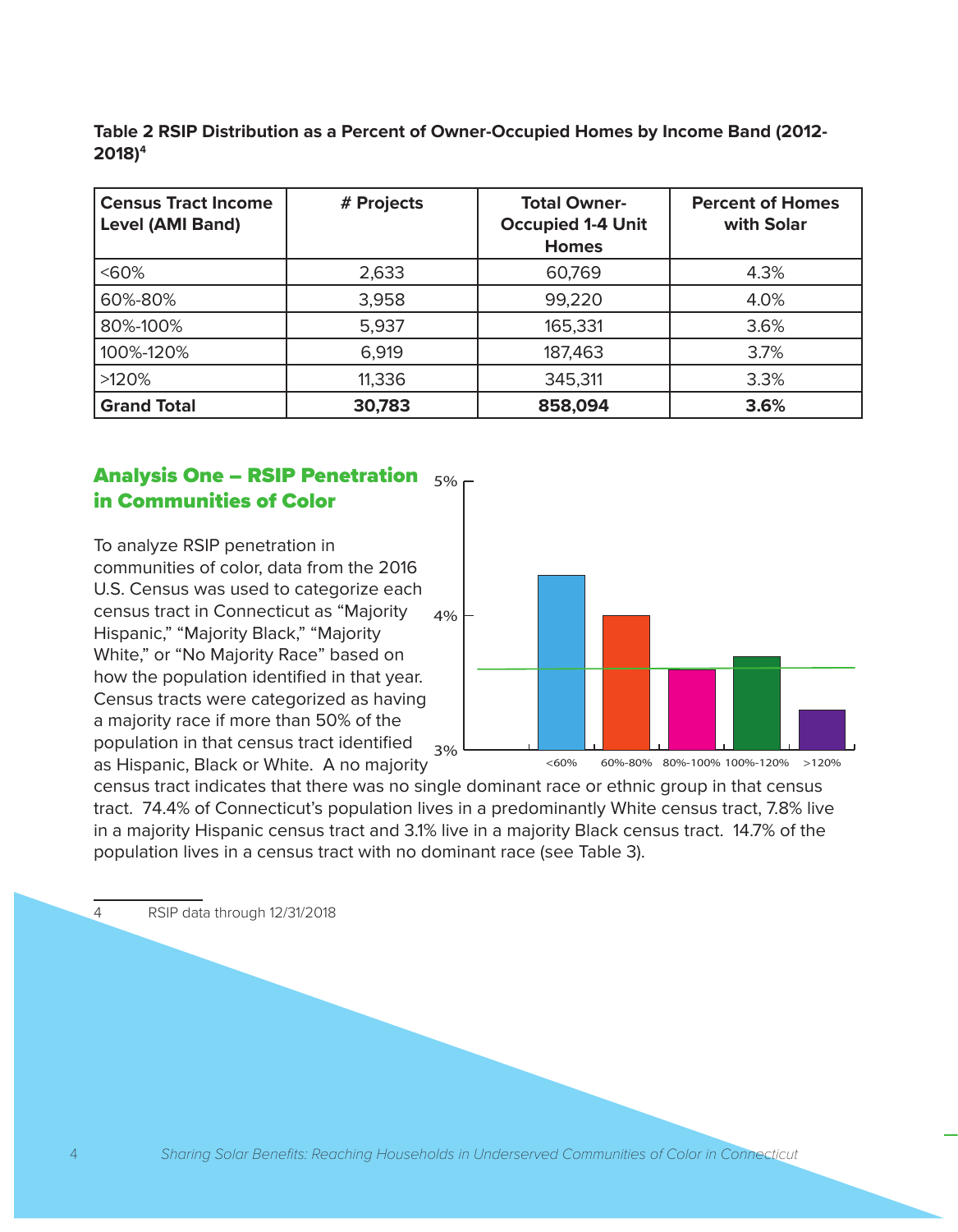

|                          | <b>Number of Census</b><br><b>Tracts</b> | <b>Total Population</b> | <b>Percent of Population</b> |
|--------------------------|------------------------------------------|-------------------------|------------------------------|
| <b>Majority Hispanic</b> | 51                                       | 280,795                 | 7.8%                         |
| <b>Majority Black</b>    | 24                                       | 111,390                 | $3.1\%$                      |
| <b>Majority White</b>    | 558                                      | 2,669,635               | 74.4%                        |
| No Majority Race         | 200                                      | 526,750                 | 14.7%                        |
| <b>Grand Total</b>       | 833                                      | 3,588,570               | 100%                         |

#### **Table 3 Connecticut Census Tracts and Population by Race/Ethnicity**

Because the RSIP program is limited to owner-occupied households the analysis also looked at the distribution of owner-occupied households in each census tract category. 85% of owneroccupied households in Connecticut are located in majority White census tracts, while less than 6% of owner-occupied households are located in majority Hispanic or Black census tracts (see Table 4).

## **Table 4 Owner-Occupied 1-4 Unit Homes by Race/Ethnicity of Census Tract**

|                          | <b>Number of Owner-Occupied</b><br>1-4 Unit Homes | <b>Percent of all Owner-</b><br><b>Occupied 1-4 Unit Homes</b> |
|--------------------------|---------------------------------------------------|----------------------------------------------------------------|
| <b>Majority Hispanic</b> | 31,152                                            | 3.6%                                                           |
| <b>Majority Black</b>    | 18,163                                            | 2.1%                                                           |
| <b>Majority White</b>    | 731,901                                           | 85.3%                                                          |
| No Majority Race         | 76,878                                            | 9.0%                                                           |
| <b>Grand Total</b>       | 858,094                                           | 100%                                                           |

Comparing the distribution in the RSIP to the distribution of owner-occupied homes by race/ ethnicity reveals that the RSIP is slightly overrepresented in these tracts. 4.1% of RSIP projects compared to 3.6% owner-occupied households are located in majority Hispanic census tracts and 3.8% of RSIP projects are in census tracts that identified as majority Black compared to just 2.1% of owner-occupied households. The RSIP is roughly on par with the distribution of owneroccupied housing in no majority tracts, which contain 10.3% of projects vs 9% of owner-occupied homes respectively (see Table 5).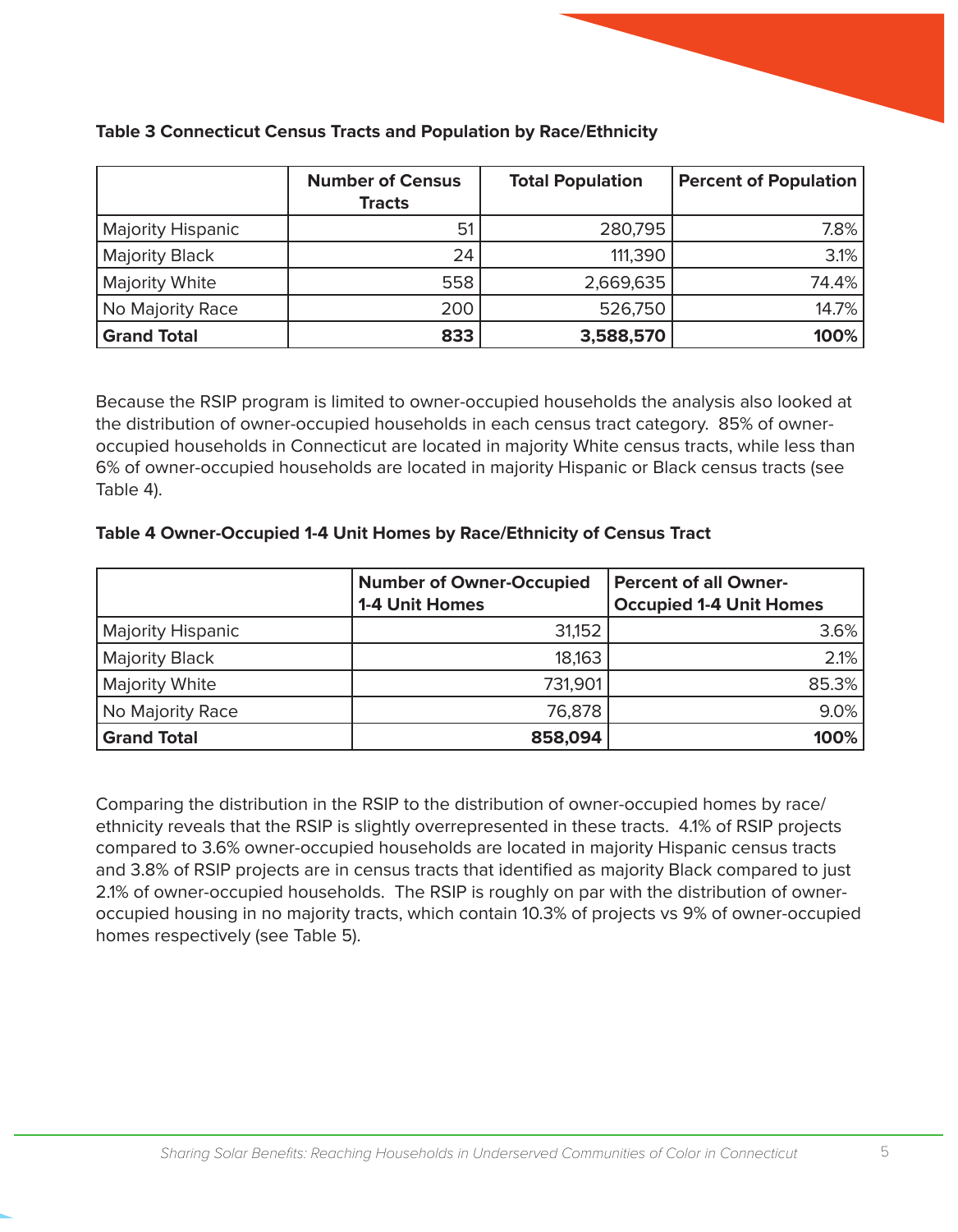**Table 5 Distribution of RSIP Projects Compared to Owner-Occupied Households by Race/ Ethnicity** 

|                          | <b>Percent of 1-4 Unit Owner-</b><br><b>Occupied Homes</b> | <b>Percent of RSIP Projects</b> |
|--------------------------|------------------------------------------------------------|---------------------------------|
| <b>Majority Hispanic</b> | 3.6%                                                       | 4.1%                            |
| <b>Majority Black</b>    | 2.1%                                                       | 3.8%                            |
| <b>Majority White</b>    | 85.3%                                                      | 81.8%                           |
| <b>No Majority Race</b>  | 9.0%                                                       | 10.3%                           |
| <b>Grand Total</b>       | 100.0%                                                     | 100%                            |

In addition to owner-occupancy, the analysis also considered income. The majority of owner-occupied homes in predominantly majority Black and Hispanic census tracts in the state are located in census tracts with a median income <80% of the area median. The majority of owner-occupied homes in upper income census tracts are majority White census tracts, although a small portion (3.9%) of upper income homes are in No Majority Race census tracts (see Table 6). 100%



Percent of 1-4 Unit Owner-Occupied Homes

6 *Sharing Solar Benefits: Reaching Households in Underserved Communities of Color in Connecticut*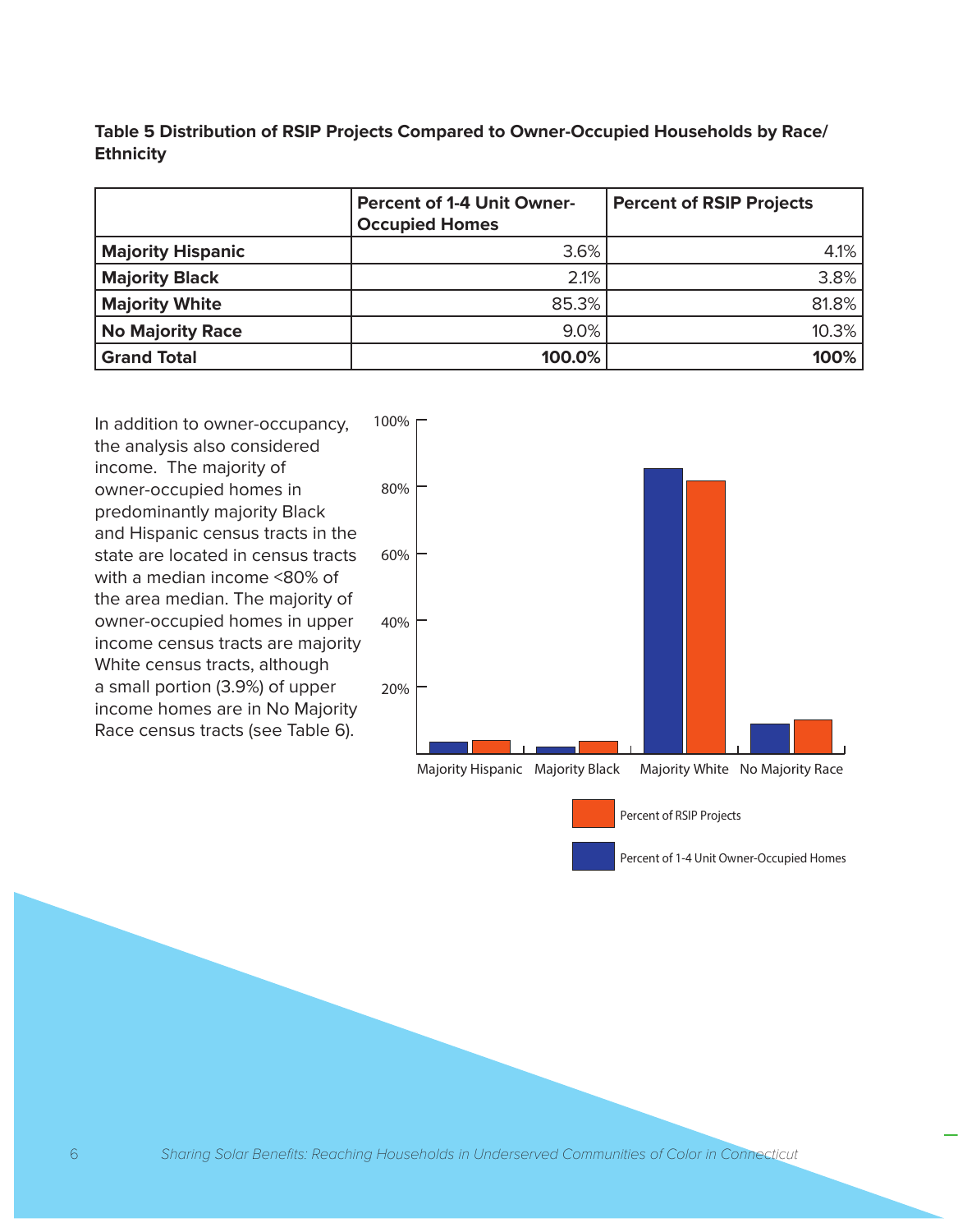

| <b>Census</b><br><b>Majority Hispanic</b>               |                                        | <b>Majority Black</b>                   |                                        |                                         | <b>Majority White</b>                  |                                         | <b>No Majority Race</b>                |                                  |
|---------------------------------------------------------|----------------------------------------|-----------------------------------------|----------------------------------------|-----------------------------------------|----------------------------------------|-----------------------------------------|----------------------------------------|----------------------------------|
| <b>Tract</b><br><b>Income</b><br>Level<br>(AMI<br>Band) | <b>Number</b><br>of OO<br><b>Homes</b> | <b>Percent</b><br>of OO<br><b>Homes</b> | <b>Number</b><br>of OO<br><b>Homes</b> | <b>Percent</b><br>of OO<br><b>Homes</b> | <b>Number</b><br>of OO<br><b>Homes</b> | <b>Percent</b><br>of OO<br><b>Homes</b> | <b>Number</b><br>of OO<br><b>Homes</b> | Percent<br>of OO<br><b>Homes</b> |
| $&50\%$                                                 | 18,423                                 | 30.3%                                   | 7,800                                  | 12.8%                                   | 11,454                                 | 18.8%                                   | 23,092                                 | 38.0%                            |
| 60%-<br>80%                                             | 10,757                                 | 10.8%                                   | 5,647                                  | 5.7%                                    | 62,233                                 | 62.7%                                   | 20,583                                 | 20.7%                            |
| 80%-<br>100%                                            | 1,972                                  | 1.2%                                    | 4,716                                  | 2.9%                                    | 148,294                                | 89.7%                                   | 10,349                                 | 6.3%                             |
| 100%-<br>120%                                           |                                        |                                         |                                        |                                         | 178,030                                | 95.0%                                   | 9,433                                  | 5.0%                             |
| >120%                                                   |                                        | --                                      |                                        | --                                      | 331,890                                | 96.1%                                   | 13,421                                 | 3.9%                             |
| Grand<br><b>Total</b>                                   | 31,152                                 | 3.6%                                    | 18,163                                 | 2.1%                                    | 731,901                                | 85.3%                                   | 76,878                                 | 9.0%                             |

**Table 6 Distribution of Owner-Occupied Homes by Race/Ethnicity and Income** 

When comparing the distribution of the RSIP portfolio to the distribution of owner-occupied homes in communities of color by income band, we see that the RSIP again mirrors or is overrepresented when compared to majority White tracts. In the <60% AMI band the percent of RSIP projects in this income band is slightly below par compared to the number of owneroccupied homes in majority Hispanic neighborhoods (30.2% of homes vs 24.9% of projects), on par with the number of homes in no majority census tracts (38% of homes and projects) and beyond parity with respect to the number of owner-occupied homes in majority Black census tracts (12.8% of homes vs 22.4% of projects). In addition, in the <60% AMI band, the percent of RSIP projects is slightly below par compared to the number of owner-occupied homes in majority White neighborhoods (18.8% of homes vs 14.58% of RSIP projects), while there is parity in the No Majority Race census tracts. The RSIP is overrepresented in both the Black and Hispanic categories in the 60-80% and 80-100% AMI bands, while it is underrepresented in majority White census tracts for the 60-80% AMI band and roughly on par for the 80-100% band. In income bands of 100% and higher, RSIP is roughly on par with the number of owner-occupied homes in majority White census tracts. RSIP deployment versus % of owner-occupied homes is roughly at or above parity in all AMI bands for no majority race census tracts (see Table 7).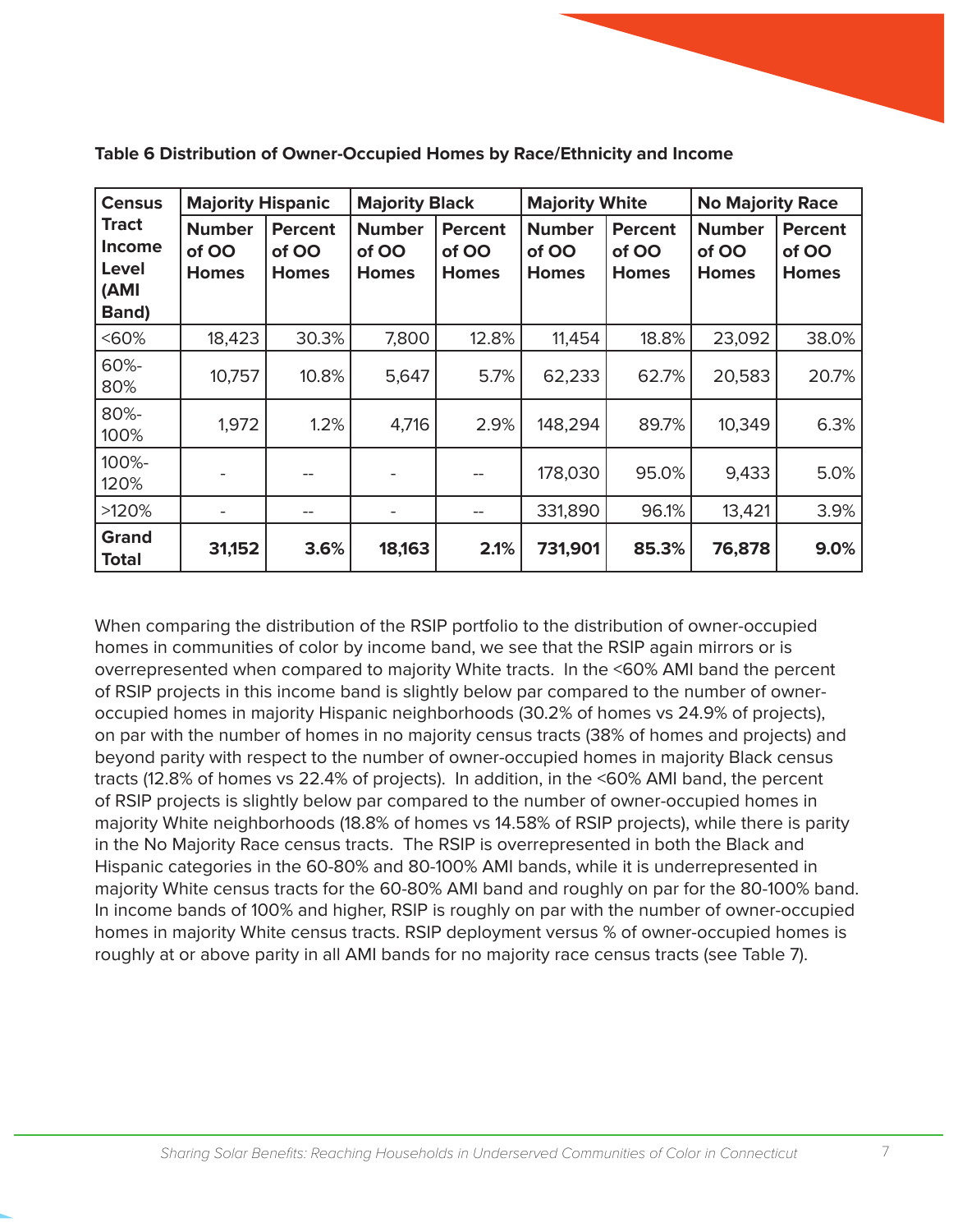| <b>Census</b>                                           | <b>Majority Hispanic</b> |                     | <b>Majority Black</b>   |                     | <b>Majority White</b> |                     | <b>No Majority Race</b> |                     |
|---------------------------------------------------------|--------------------------|---------------------|-------------------------|---------------------|-----------------------|---------------------|-------------------------|---------------------|
| <b>Tract</b><br><b>Income</b><br>Level<br>(AMI<br>Band) | % of OO<br>Homes         | % of<br><b>RSIP</b> | % of OO<br><b>Homes</b> | % of<br><b>RSIP</b> | % of OO<br>Homes      | % of<br><b>RSIP</b> | % of OO<br>Homes        | % of<br><b>RSIP</b> |
| $60%$                                                   | 30.3%                    | 24.91%              | 12.8%                   | 22.41%              | 18.8%                 | 14.58%              | 38.0%                   | 38.09%              |
| 60%-<br>80%                                             | 10.8%                    | 13.04%              | 5.7%                    | 7.68%               | 62.7%                 | 56.04%              | 20.7%                   | 23.24%              |
| 80%-<br>100%                                            | 1.2%                     | 1.57%               | 2.9%                    | 4.48%               | 89.7%                 | 87.94%              | 6.3%                    | 6.01%               |
| 100%-<br>120%                                           |                          |                     | --                      | --                  | 95.0%                 | 95.04%              | 5.0%                    | 4.96%               |
| >120%                                                   | --                       | --                  | --                      | --                  | 96.1%                 | 95.14%              | 3.9%                    | 4.86%               |
| Grand<br>Total                                          | 3.6%                     | 4.11%               | 2.1%                    | 3.77%               | 85.3%                 | 81.81%              | 9.0%                    | 10.31%              |

**Table 7 Owner-Occupied Housing and RSIP Distribution by Race/Ethnicity and Income** 

Lastly, when comparing installation rates per owner-occupied home by race/ethnicity we see that the RSIP has been successful in reaching communities of color. On an installation per owner-occupied home basis, there are 86% more installations in majority Black census tracts than majority White census tracts, 18% more installations in majority Hispanic census tracts and 20% more installations in No Majority Race census tracts than majority White census tracts (see Table 8).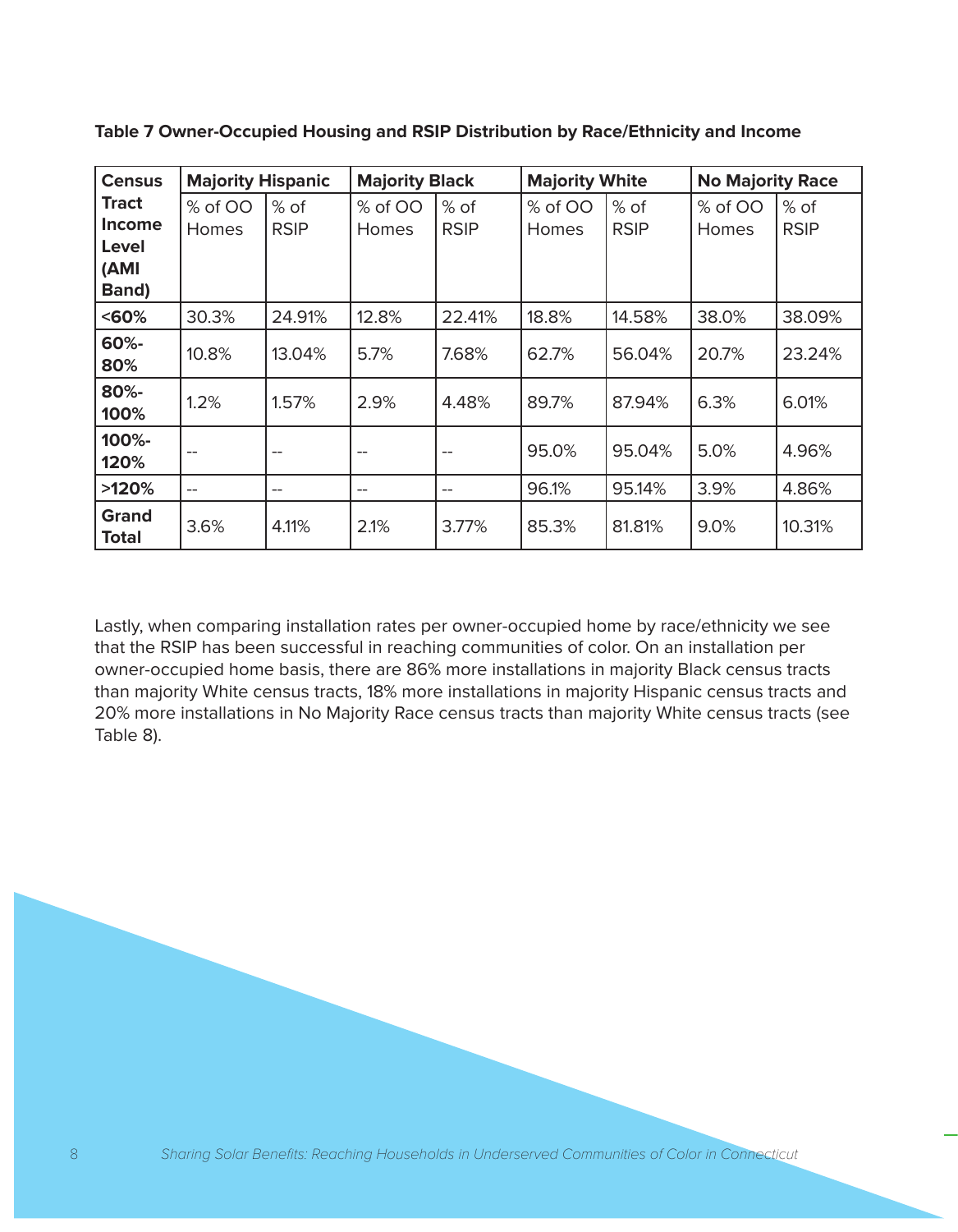

| <b>Table 8 RSIP Installations Per Capita Comparison</b> |  |  |
|---------------------------------------------------------|--|--|
|---------------------------------------------------------|--|--|

|                                    | <b>Number</b><br>of Owner-<br><b>Occupied 1-4</b><br><b>Unit Homes</b> | <b>Number</b><br>of RSIP<br><b>Installations</b> | <b>Number of</b><br><b>Installations</b><br>per Owner-<br><b>Occupied</b><br>Home (OOH) | <b>Percent More/</b><br>Less than<br>the Number<br>of RSIP<br><b>Installations</b><br>per OOH in<br>majority-White<br>tracts |
|------------------------------------|------------------------------------------------------------------------|--------------------------------------------------|-----------------------------------------------------------------------------------------|------------------------------------------------------------------------------------------------------------------------------|
| <b>Majority</b><br><b>Hispanic</b> | 31,152                                                                 | 1,265                                            | 0.0406                                                                                  | 18%                                                                                                                          |
| <b>Majority Black</b>              | 18,163                                                                 | 1,160                                            | 0.0639                                                                                  | 86%                                                                                                                          |
| <b>Majority White</b>              | 731,901                                                                | 25,184                                           | 0.0344                                                                                  | 0%                                                                                                                           |
| <b>No Majority</b><br>Race         | 76,878                                                                 | 3,174                                            | 0.0413                                                                                  | 20%                                                                                                                          |
| <b>Grand Total</b>                 | 858,094                                                                | 30,783                                           | 0.0359                                                                                  | 4%                                                                                                                           |

# Analysis Two – Solar for All Penetration in Communities of Color

In addition to looking at the entire RSIP, the analysis was repeated using only data from the Solar for All program's (PosiGen's) solar installations. As the primary Green Banksupported driver of solar adoption in LMI communities, the goal of this analysis was to determine whether the Solar for All program and its implementer, PosiGen, had been more successful at reaching communities of color than the RSIP overall. The results show that PosiGen has been more successful in reaching communities of color than the RSIP portfolio – 10-16% of PosiGen's projects are in majority Hispanic or Black census tracts and over 25% of their projects are in No Majority census tracts. On a per owner-occupied home basis, PosiGen has 1,275% more projects per home in majority Black census tracts than majority White census tracts, 427% more projects in No Majority tracts than majority White census tracts and 408% more projects in majority Hispanic tracts (see Tables 9-11).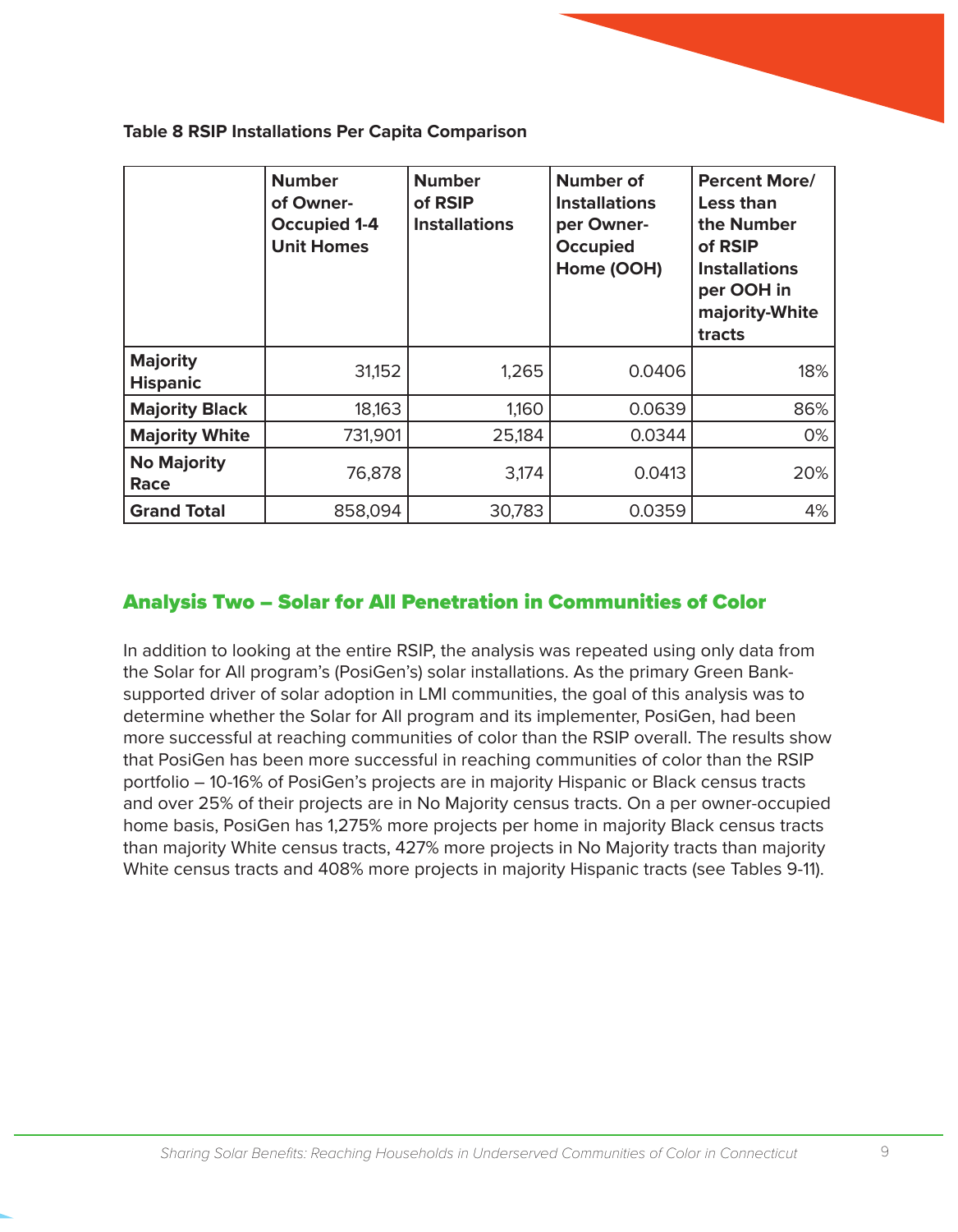**Table 9 Owner-Occupied Housing and Solar for All Project Distribution by Race/Ethnicity and Income** 

| Income                | <b>Majority Hispanic</b> |          | <b>Majority Black</b>                 |                          | <b>Majority White</b> |          | <b>No Majority Race</b> |          |
|-----------------------|--------------------------|----------|---------------------------------------|--------------------------|-----------------------|----------|-------------------------|----------|
| <b>Band (%</b>        | % of OO                  | $%$ of   | % of OO                               | % of                     | % of OO               | % of     | % of OO                 | % of     |
| of AMI)               | Homes                    | Projects | <b>Homes</b>                          | Projects                 | Homes                 | Projects | Homes                   | Projects |
|                       |                          |          |                                       |                          |                       |          |                         |          |
| $60%$                 | 30.3%                    | 16.98%   | 12.8%                                 | 31.96%                   | 18.8%                 | 7.56%    | 38.0%                   | 43.50%   |
| 60%-<br>80%           | 10.8%                    | 16.56%   | 5.7%                                  | 14.13%                   | 62.7%                 | 44.15%   | 20.7%                   | 25.17%   |
| 80%-<br>100%          | 1.2%                     | 1.14%    | 2.9%                                  | 6.27%                    | 89.7%                 | 84.62%   | 6.3%                    | 7.98%    |
| 100%-<br>120%         | --                       | --       | --                                    | $\qquad \qquad -$        | 95.0%                 | 89.71%   | 5.0%                    | 10.29%   |
| >120%                 | --                       | $- -$    | $\hspace{0.05cm}$ – $\hspace{0.05cm}$ | $\overline{\phantom{m}}$ | 96.1%                 | 85.00%   | 3.9%                    | 15.00%   |
| Grand<br><b>Total</b> | 3.6%                     | 10.24%   | 2.1%                                  | 16.17%                   | 85.3%                 | 47.38%   | 9.0%                    | 26.21%   |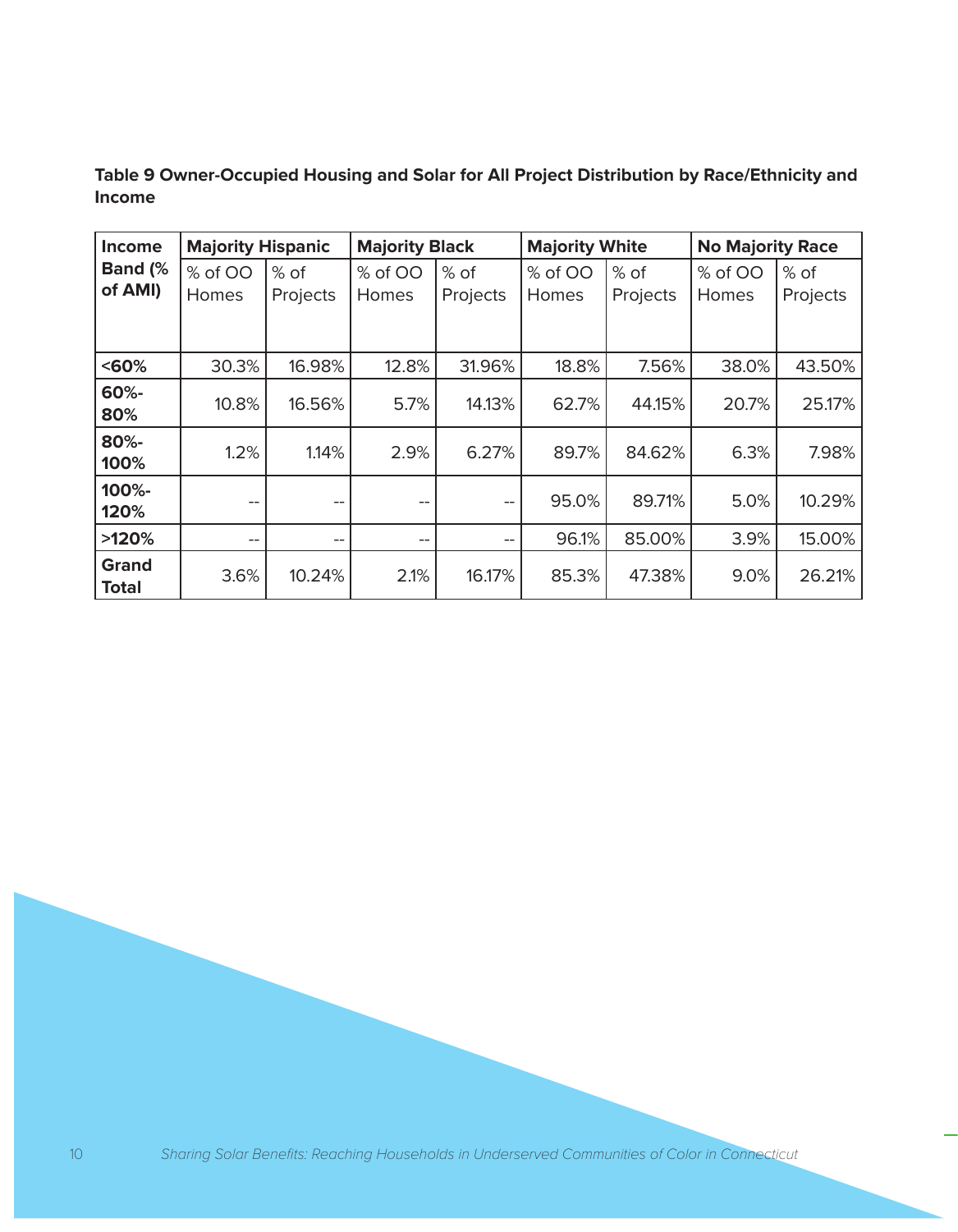

|                                    | <b>Number</b><br>of Owner-<br><b>Occupied</b><br>1-4 Unit<br><b>Homes</b> | <b>Number of</b><br><b>Solar for All</b><br><b>Installations</b> | <b>Number of</b><br><b>Installations</b><br>per Owner-<br><b>Occupied</b><br>Home (OOH) | <b>Percent More/Less</b><br>than the Number<br>of Solar for All<br><b>Installations per</b><br>OOH in White-<br>majority tracts |
|------------------------------------|---------------------------------------------------------------------------|------------------------------------------------------------------|-----------------------------------------------------------------------------------------|---------------------------------------------------------------------------------------------------------------------------------|
| <b>Majority</b><br><b>Hispanic</b> | 31,152                                                                    | 207                                                              | 0.0066                                                                                  | 408%                                                                                                                            |
| <b>Majority Black</b>              | 18,163                                                                    | 327                                                              | 0.0180                                                                                  | 1275%                                                                                                                           |
| <b>Majority White</b>              | 731,901                                                                   | 958                                                              | 0.0013                                                                                  | 0%                                                                                                                              |
| <b>No Majority Race</b>            | 76,878                                                                    | 530                                                              | 0.0069                                                                                  | 427%                                                                                                                            |
| <b>Grand Total</b>                 | 858,094                                                                   | 2,022                                                            | 0.0024                                                                                  | 80%                                                                                                                             |

## **Table 10 Solar for All Installations Per Capita Comparison**

**Table 11 Distribution of RSIP Portfolio Compared to Solar for All Portfolio by Race/ Ethnicity** 

|                                    | <b>Number</b><br>of RSIP<br><b>Installations</b> | <b>Percent of RSIP</b><br><b>Installations</b> | <b>Number of</b><br><b>Solar for All</b><br><b>Installations</b> | <b>Percent of</b><br><b>Solar for All</b><br><b>Installations</b> |
|------------------------------------|--------------------------------------------------|------------------------------------------------|------------------------------------------------------------------|-------------------------------------------------------------------|
| <b>Majority</b><br><b>Hispanic</b> | 1,265                                            | 4.1%                                           | 207                                                              | 10.2%                                                             |
| <b>Majority Black</b>              | 1,160                                            | 3.8%                                           | 327                                                              | 16.2%                                                             |
| <b>Majority White</b>              | 25,184                                           | 81.8%                                          | 958                                                              | 47.4%                                                             |
| <b>No Majority</b><br>Race         | 3,174                                            | 10.3%                                          | 530                                                              | 26.2%                                                             |
| <b>Grand Total</b>                 | 30,783                                           | 100%                                           | 2,022                                                            | 100%                                                              |